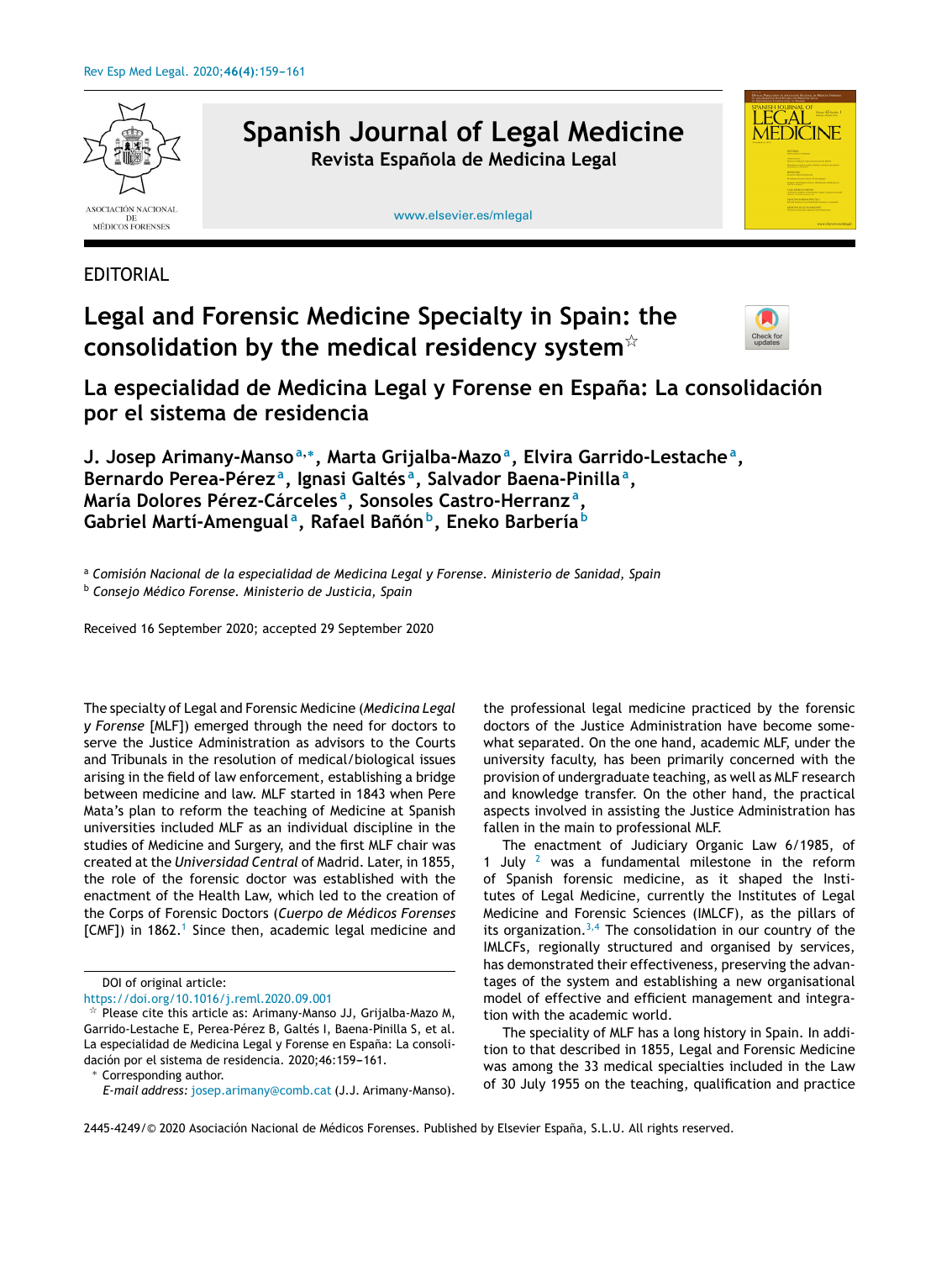of medical specialities.<sup>[5](#page-2-0)</sup> Traditionally it was linked to the University as one of the student specialities. However, the fourth transitory provision of Law 44/2003, of 21 November, on the organisation of health professions, established the modification, suppression or adaptation of health specialities whose training system was not that of residency.[6](#page-2-0) R[o](#page-2-0)yal Decree 183/2008<sup>7</sup> of 8 February, maintained the validity of this transitory provision, but Royal Decree 639/2014[8](#page-2-0) of 25 July, on core medical training, left the specialty of MLF, and the other student specialties, out of the list of Health Science specialisation through the residency system. It expressly mentioned in the Seventh Additional Provision that from the 2015 call for selective tests for access in 2016 no places would be offered in student training.

In parallel, Organic Law  $7/2015$ ,<sup>[9](#page-2-0)</sup> of 21 July, amending Judiciary Organic Law 6/1985, of 1 July, redrafted its article 475, establishing the requirement of holding not only the official qualifications of Bachelor or Degree in Medicine, but also that of MLF specialist, for access to the CMF.

This situation was of concern to MLF professionals and a solution to the issue had to be found.<sup>9-12</sup> Eventually, last July, the Council of Ministers enacted Royal Decree 704/2020 of 28 July,  $^{13}$  $^{13}$  $^{13}$  establishing access to the qualification of MLF specialist physician through the residency system. The Royal Decree has at last been drafted, driven by the Ministry of Justice and the valuable collaboration of the Ministry of Health. On 17 June 2011, a Conference on the Health Importance of MLF was organised in Barcelona to mark Dr Pere Mata celebrating one year at Barcelona's Official College of Physicians. The Conference brought together for the first time the Ministries of Justice and Health and began to study the possibility of converting the specialty of MLF into one that could be accessed through the residency system like the other health specialities. The Spanish Journal of Legal Medicine had advocated the adaptation of the MLF specialty to the MIR system more than a decade ago.<sup>[14](#page-2-0)</sup>

The regulation enacted in July 2020 consolidates the MLF speciality by regulating access to the qualification of medical specialist in MLF through the residency system (MIR), putting it on a par with the rest of the training of health science specialists. It also aims to improve technical advice on MLF, which will be provided by specialists in this discipline, who have been comprehensively trained in the acquisition of the necessary competencies to meet the demands of society in general, and in particular those of especially vulnerable and sensitive groups such as victims of gender-based violence, minors and people with disabilities, among others. The current regulation extends the scope of action of this speciality to cover both the Justice Administration and the bodies of management and direction of hospitals, as well as the public and private institutions.

The residency system for access to this degree includes theoretical and practical training over a four-year period in the accredited teaching units of the IMLCFs under the Ministry of Justice or the autonomous communities with transferred competencies in the area of justice administration. This training programme, which has been developed and updated by the National Commission of the Specialty of MLF after its renewal in March 2020, is a mixed programme that is innovative with respect to programmes in other specialities, as it establishes a training itinerary of 2 years in

health teaching centres and a further 2 years in the various services of the IMLCFs.

The Directorate General for Professional Organisation of the Ministry of Health will be responsible for resolving applications for accreditation of IMLCFs as teaching units to provide specialist training. In addition, the residency training system for obtaining the specialist MLF degree will be accessed through the annual national public call for applications.

Thus, the new regulation of the MLF specialty complies with European harmonization criteria and the recommendations made by the European Council of Legal Medicine (ECLM) and the European Union of Medical Specialists (UEMS). $15$  On this basis, it is recommended that MLF specialist training should be a minimum of 4 years, that the project of the National Commission on Legal and Forensic Medicine sets as the duration full-time to acquire the necessary knowledge and sufficient training on completing the specialty.

In accordance with the seventh transitory provision of Organic Law  $7/2015$ , the enacted text provides for a transitional regime that guarantees the stability of staff that has or will have access to the CMF before the specialty is a requirement. For the sake of legal certainty, the aforementioned MLF specialist qualification will not be a compulsory requirement until the Ministry of Justice so determines, once at least the first cohort of these specialists have completed their training through the residency system.

We can conclude that, following the publication of this Royal Decree, access to the MLF specialty through the MIR system meets the following objectives:

- a) It incorporates specialised health training (MIR) into the scope of the MLF, which provides an essential social service in Spain, especially through the administration of justice. In this way, the anachronistic nature of the previous situation is overcome, and these doctors are put on an equal footing with other doctors in terms of the form and quality of their training.
- b) It complies with the provision established in Article 475 of Judiciary Organic Law 6/1985, of 1 July, as drafted in 2015, which required holding the official degree of Bachelor in Medicine and specialist in MLF for access to the CMF, a qualification that was formerly accessed through the professional education system.
- c) Technical advice on MLF is improved with medical specialists whose entire training has been devoted to acquiring the competencies needed to care for especially protected population groups such as victims of gender-based violence, minors and people with disabilities, among others.
- d) It provides professionals with the necessary technical competencies in MLF to meet the demand in this area, both from Justice Administration and from the management and direction bodies of health centres, as well as public and private institutions.
- e) It enables the presence in the hospital environment of doctors specialised in the knowledge of the many and varied medical-legal issues that arise in daily clinical practice (Hospital Legal Medicine Services).
- f) It promotes research and knowledge transfer in the field of MLF.